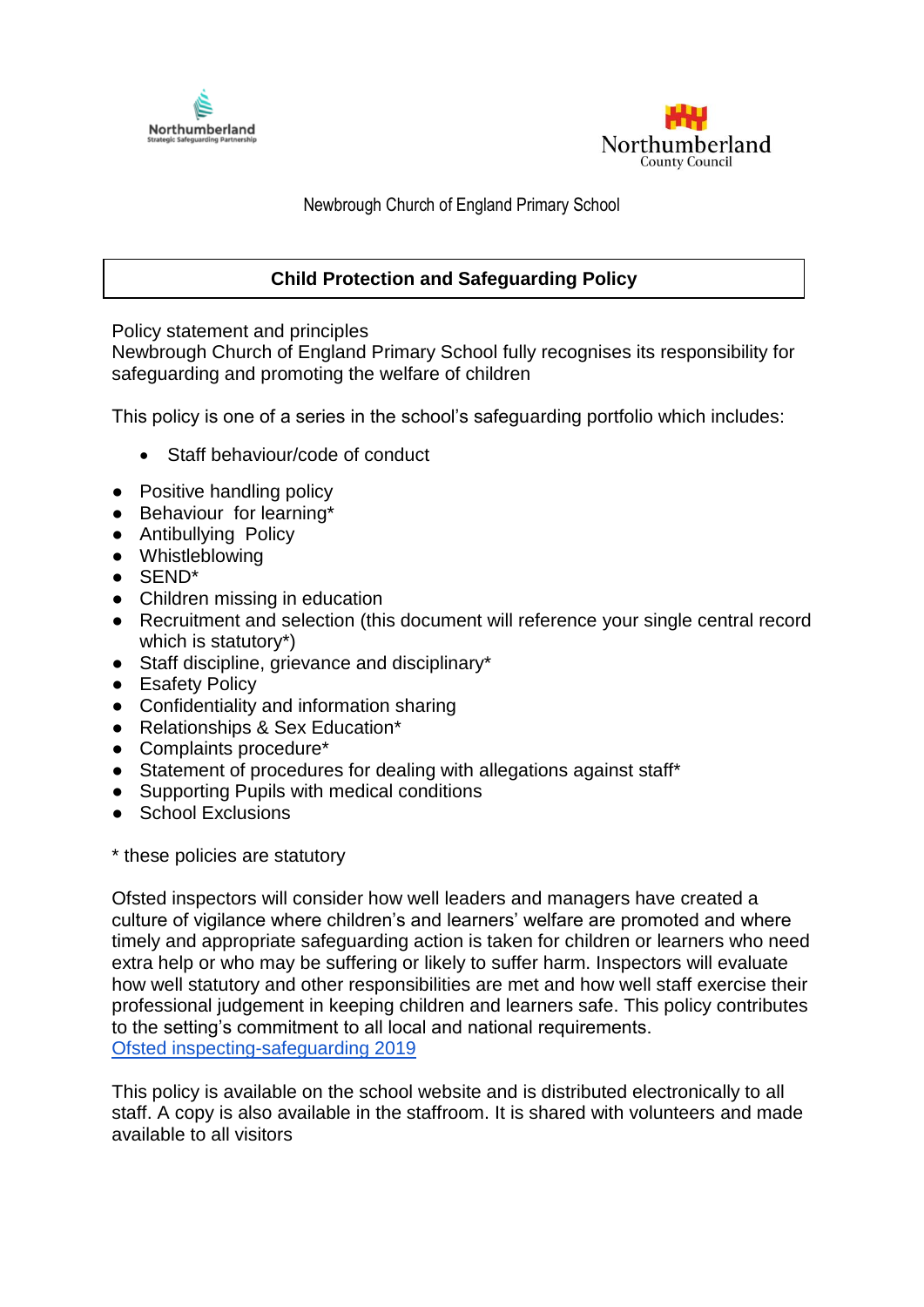Our core safeguarding principles are:

- the school's responsibility to safeguard and promote the welfare of children is of paramount importance
- to maintain an attitude of "it could happen here"
- safer children make more successful learners
- this policy will be reviewed at least annually unless an incident or new legislation or guidance suggests the need for an interim review

# **Child protection statement**

We recognise our moral and statutory responsibility to safeguard and promote the welfare of all pupils. We endeavour to provide a safe and welcoming environment where children/young people are respected and valued. We are alert to the signs of abuse and neglect and follow our procedures to ensure that children receive effective support and protection.

At Newbrough Church of England Primary School pupils are taught about safeguarding, including online, through various teaching and learning opportunities and the school is fully committed to this as part of the delivery of a broad and balanced curriculum.Children are taught to recognise when they are at risk and how to get help when they need it.

The procedures contained in this policy apply to all staff volunteers, visitors and governors and are consistent with those of the local safeguarding partnership (NSSP)

# **Policy principles**

- The welfare of the child is paramount
- All children and young people, regardless of age, gender, ability, culture, race, language, religion or sexual identity, have equal rights to protection
- All staff have an equal responsibility to act on any suspicion or disclosure that may suggest a child is at risk of harm
- the school assesses the risks and issues in the wider community when considering the wellbeing of its pupils
- Pupils and staff involved in child protection issues will receive appropriate support

# **Policy aims**

- To demonstrate the school's commitment with regard to safeguarding and child protection to pupils, parents and other partners
- To contribute to the school's safeguarding portfolio
- To provide all staff with the necessary information to enable them to meet their child protection responsibilities
- To ensure consistent good practice

For the purposes of this policy the following terminology is used:

#### **Safeguarding and promoting the welfare of children is defined for the purposes of this guidance as**:

- protecting children from maltreatment;
- preventing impairment of children's health or development
- ensuring that children grow up in circumstances consistent with the provision of safe and effective care
- taking action to enable all children to have the best outcomes.
- **Children** includes everyone under the age of 18.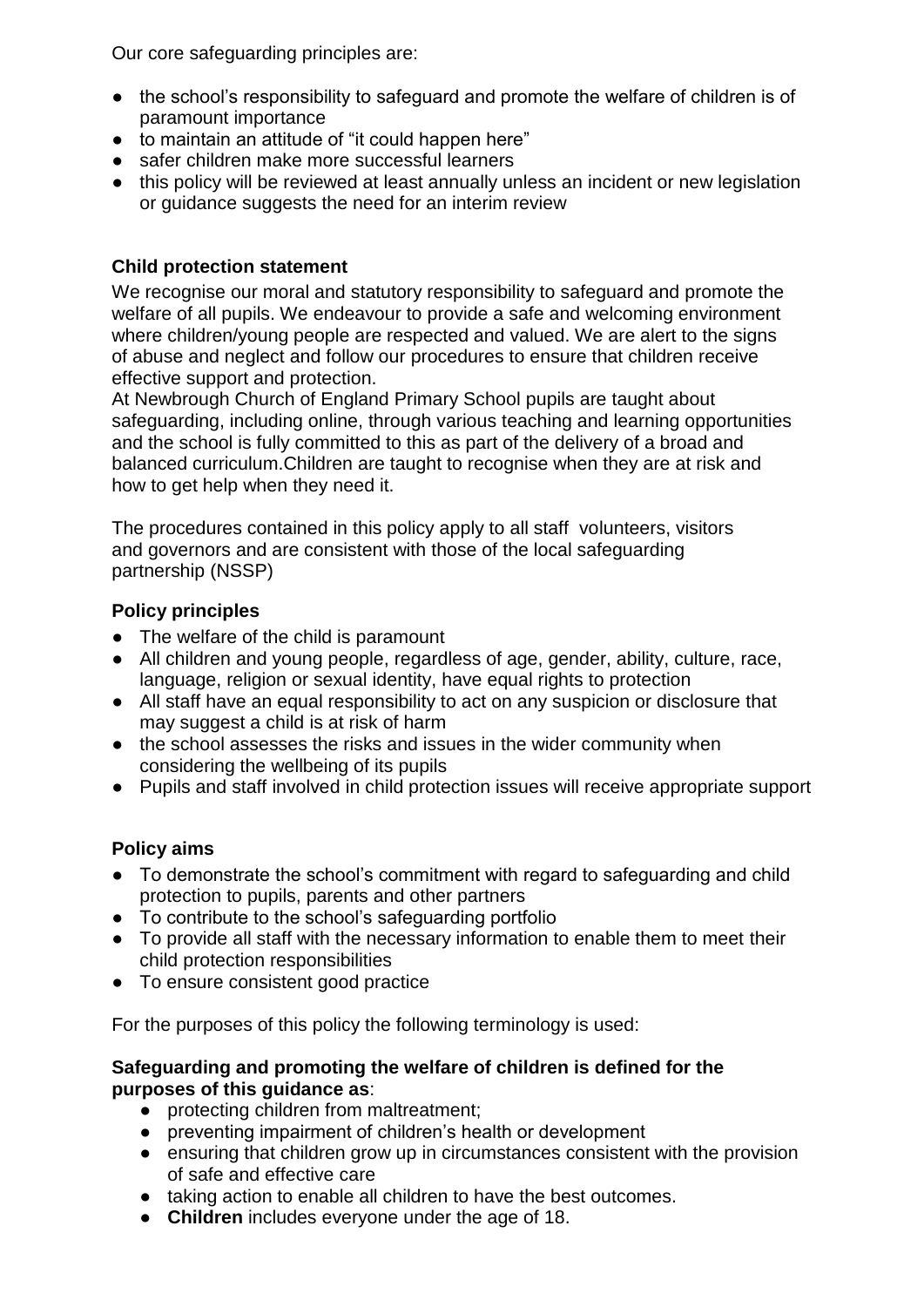**Child protection** refers to the processes undertaken to protect children who have been identified as suffering from or being at risk of suffering significant harm

**Staff** refers to all of those working for on behalf of the school, full time or part time, temporary or permanent in either a paid or voluntary capacity

**Parent** refers to birth parents and other adults who are in a parenting role, for example step parents, foster carers and adoptive parents

The statutory guidance, **Keeping Children Safe in Education 2020,** is issued under Section 175 of the Education Act 2002, the Education (Independent School Standards) Regulations 2014 and the Education (Non-Maintained Special Schools) (England) Regulations 2011. Schools and colleges must have regard to this guidance when carrying out their duties to safeguard and promote the welfare of children. Unless otherwise stated, 'school' in this guidance means all schools, whether maintained, non-maintained or independent, including academies and free schools, alternative provision academies and pupil referral units.

All staff must read, and **evidence** that they understand the content of Part One of this guidance and have all been issued with a copy. A record to confirm this is held by the Admin Officer

**What to do if you're worried a child is being abused 2015 - Advice for practitioners** is non statutory advice which helps practitioners (everyone who works with children) to identify abuse and neglect and take appropriate action *and copies are available in the staffroom.*

Due to their day-to-day contact with pupils, school staff are uniquely placed to observe changes in children's behaviour and the outward signs of abuse. Children may also turn to a trusted adult in school when they are in distress or at risk. It is vital that **all school staff** are alert to the signs of abuse and understand the procedures for reporting their concerns. The school will always act on identified concerns

#### **Roles and Responsibilities**

**The Designated Safeguarding lead (DSL) is Jo Trotter**

**[Jo.trotter@newbrough.northumberland.sch.uk](mailto:Jo.trotter@newbrough.northumberland.sch.uk)**

**01434 674284**

**The Deputy Designated Safeguarding lead(s) is Jane Stevens**

**Jane.stevens@newbrough.northumberland.sch.uk**

**The Governor with responsibility for safeguarding is Jane Pybus**

**Jane.pybus@newbrough.northumberland.sch.uk**

**The head teacher is Jo Trotter**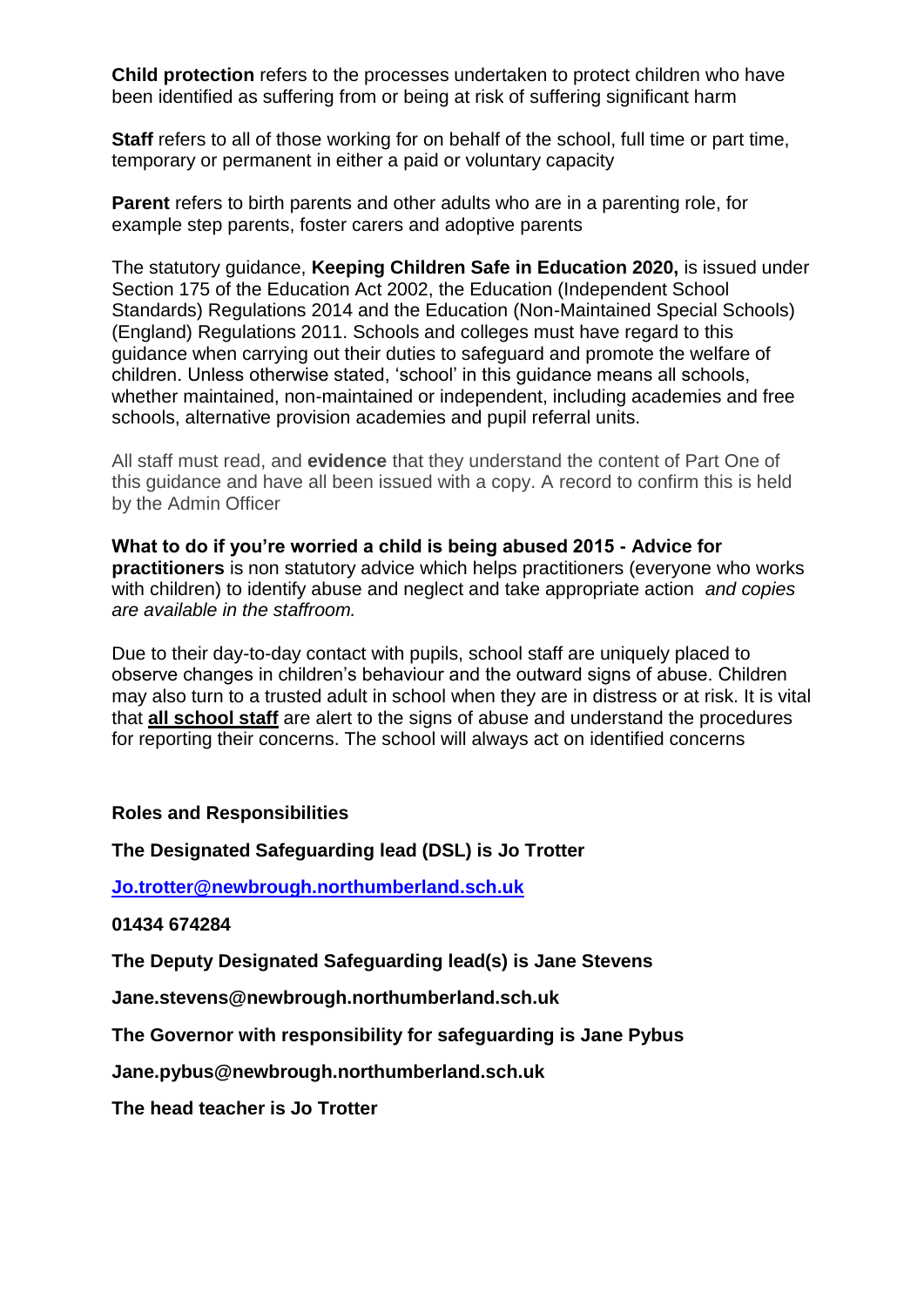# **The Designated Safeguarding Lead:**

- has the status and authority within the school to carry out the duties of the post, including committing resources and supporting and directing other staff
- is appropriately trained, receiving annual updates and face to face training provided by the safeguarding board every two years.
- acts as a source of support and expertise to the school community
- encourages a culture of listening to children and taking account of their wishes and feelings
- is alert to the specific needs of children in need, those with special educational needs and young carers
- has a working knowledge of Northumberland Strategic Safeguarding Partnership(NSSP) procedures <https://www.proceduresonline.com/northumberlandcs/index.html>
- makes staff aware of NSSP training courses (all available through Learning Together<http://ncc.learningpool.com/> )and the latest policies and procedures on safeguarding
- has an understanding of locally agreed processes for providing early help and intervention

[http://www.northumberland.gov.uk/Children/Family/Support.aspx#earlyhelpasses](http://www.northumberland.gov.uk/Children/Family/Support.aspx#earlyhelpassessmentforms) [smentforms](http://www.northumberland.gov.uk/Children/Family/Support.aspx#earlyhelpassessmentforms)

- keeps detailed written records of all concerns, ensuring that such records are stored securely but kept separate from, the pupil's general file
- refers cases of suspected abuse to children's social care or police as appropriate
- notifies children's social care if a child with a child protection plan has unexplained absences
- ensures that when a pupil leaves the school, their child protection file is sent securely to the new school (separately from the main pupil file and ensuring secure transit) and confirmation of receipt is obtained. The pupil's social worker should also be informed of the change in school
- attends and/or contributes to child protection conferences
- coordinates the school's contribution to child protection plans
- ensures that all appropriate staff members have a working knowledge and understanding of their role in case conferences, core groups and other multiagency planning meetings, to ensure that they attend and are able to effectively contribute when required to do so
- develops effective links with relevant statutory and voluntary agencies including the NSSP
- ensures that all staff sign to indicate that they have read and understood the child protection policy
- ensures that the child protection policy and procedures are regularly reviewed and updated annually, working with governors and trustees
- liaises with the nominated governor and headteacher (where the role is not carried out by the headteacher) as appropriate
- ensures a record of staff attendance at child protection and safeguarding training is maintained
- ensures staff are kept up to date with key priorities within the LA, including learning from serious practice reviews
- makes the child protection & safeguarding policy available publicly, on the school's website or by other means
- ensures parents are aware of the school's role in safeguarding and that referrals about suspected abuse and neglect may be made
- has the lead role for Operation Encompass and Operation Endeavour in the school and ensures the school meets all requirements set out in the LA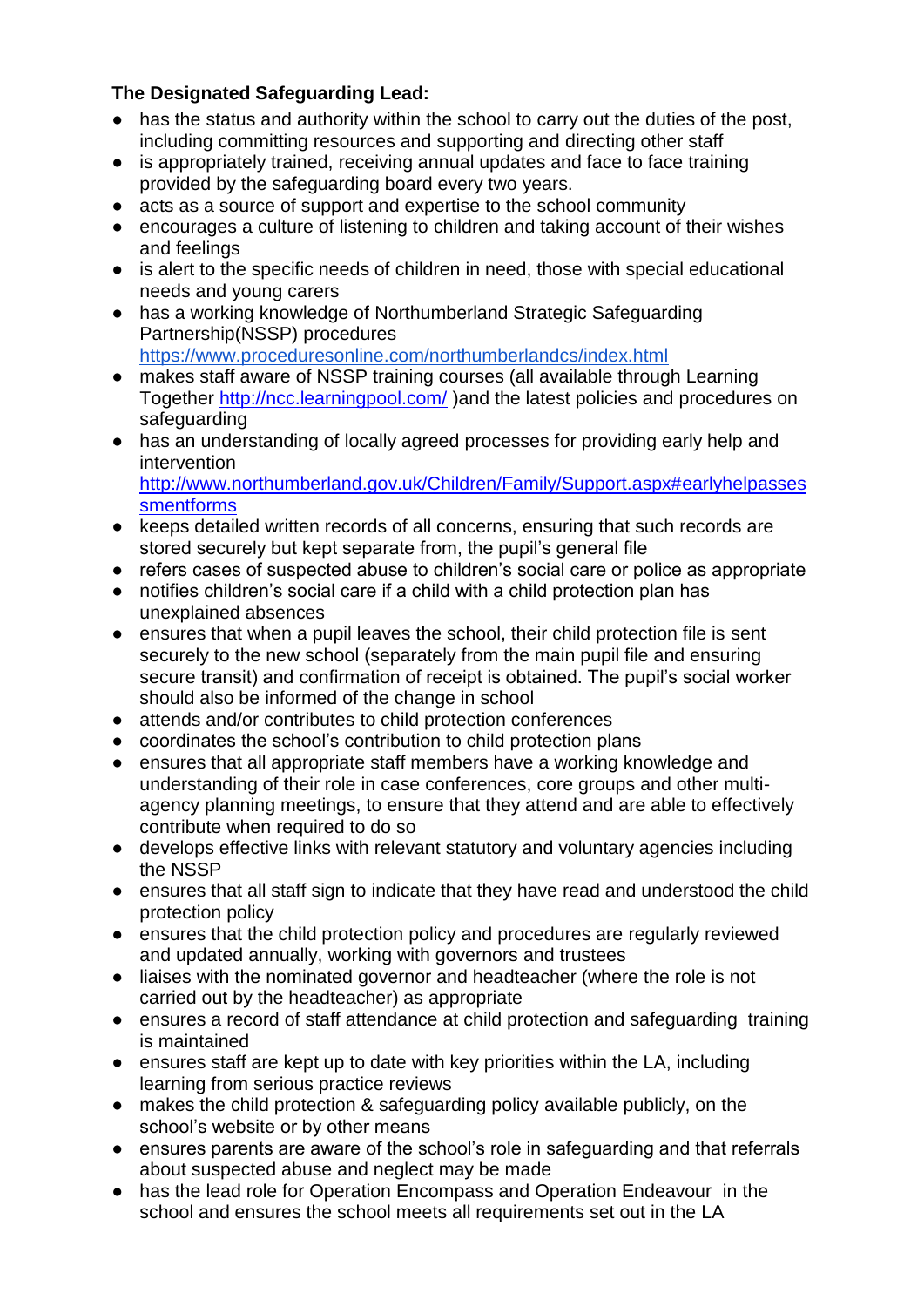procedures

- reports concerns that a pupil may be at risk of radicalisation or involvement in terrorism, following the Prevent referral process and refer cases by e-mail to OneCall . If the matter is urgent then Police must be contacted by dialling 999. In cases where further advice from the Police is sought dial 101. The Department of Education has also set up a dedicated telephone helpline for staff and governors to raise concerns around Prevent (020 7340 7264)
- meet all other responsibilities as set out for DSLs in Keeping Children Safe in Education 2020.

#### **Whilst the activities of the designated safeguarding lead can be delegated to appropriately trained deputies, the ultimate lead responsibility for child protection, as set out above, remains with the designated safeguarding lead; this lead responsibility will not be delegated.**

# **The deputy designated person(s):**

Is appropriately trained and, in the absence of the designated person, carries out those functions necessary to ensure the ongoing safety and protection of pupils. In the event of the long-term absence of the designated person, the deputy will assume all of the functions above.

#### **If the DSL (or deputy) are not available, staff should contact a member of the leadership team to seek advice. Advice can also be sought from colleagues in One Call, the Local Authority's single point of access on 01670 536400**

# **The governing body:**

Ensures that the school:

- appoints a DSL for child protection who is a member of the senior leadership team and who has undertaken training in inter-agency working, in addition to basic child protection training
- ensures that the DSL role is explicit in the role holder's job description
- has a child protection policy and procedures
- has a staff code of conduct, which is reviewed annually and made available publicly on the school's website or by other means
- has procedures for dealing with allegations of abuse made against members of staff including allegations made against the head teacher and allegations against other children
- follows safer recruitment procedures that include statutory checks on staff suitability to work with children and disqualification by association regulations
- develops a training strategy that ensures all staff, including the head teacher. receive information about the school's safeguarding arrangements, staff behaviour policy or code of conduct and the role of the DSL on induction, and appropriate child protection training, which is updated at least annually and will receive regular updates. The DSL receives face to face refresher training at twoyearly intervals and accesses an annual update in line with the Local Safeguarding Board requirements
- ensures that all staff, including temporary staff and volunteers are provided with the school's child protection policy and staff behaviour policy
- ensures that the school contributes to early help arrangements and inter agency working and plans
- provides a coordinated offer of early help when additional needs of children are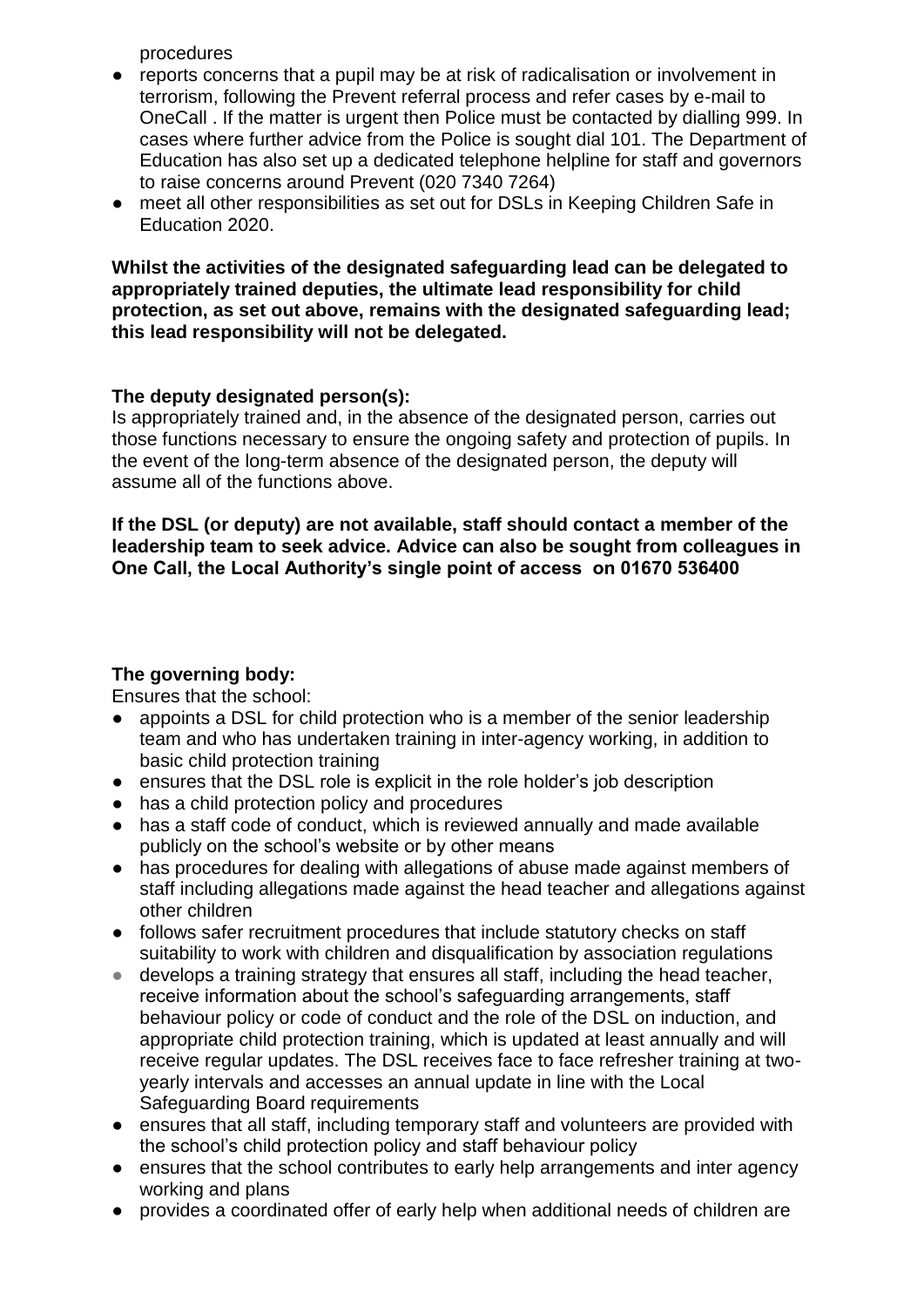identified

● considers how pupils may be taught about safeguarding, including online as part of a broad and balanced curriculum.

The governing body nominates a member (normally the chair) to be responsible for liaising with the local authority and other agencies in the event of an allegation being made against the head teacher.

It is the responsibility of the governing body to ensure that the school's safeguarding, recruitment and managing allegations procedures take into account the procedures and practice of the local authority and NSSP and national guidance.

An annual audit (S175) will be submitted, as required, to the local authority, including an action plan. The governing body should have oversight of the audit and the lead governor should work in conjunction with the DSL to ensure any gaps areas of concern are addressed.

### **The head teacher:**

- ensures that the safeguarding and child protection policy and procedures are implemented and followed by all staff
- allocates sufficient time, training, support and resources, including cover arrangements when necessary, to enable the DSL and deputy to carry out their roles effectively, including the assessment of pupils and attendance at strategy discussions and other necessary meetings
- ensures that all staff feel able to raise concerns about poor or unsafe practice and that such concerns are handled sensitively and in accordance with the whistle blowing procedures
- ensures that pupils are provided with opportunities throughout the curriculum to learn about safeguarding, including keeping themselves safe online
- school leaders and governors ensure that the child's wishes are taken into account when determining action to be taken or services to be provided
- contacts the DO immediately an allegation is made against a member of staff, seeking advice and then works with the DO to follow the advice received
- ensures that anyone who has harmed or may pose a risk to a child is referred to the Disclosure and Barring Service.

# **Good practice guidelines and staff code of conduct**

To meet and maintain our responsibilities towards pupils we need to agree standards of good practice which form a code of conduct for all staff. Good practice includes:

- treating all pupils with respect
- setting a good example by conducting ourselves appropriately
- involving pupils in decisions that affect them
- encouraging positive, respectful and safe behaviour among pupils
- being an active listener
- being alert to changes in pupils' behaviour and to signs of abuse, neglect and exploitation
- recognising that challenging behaviour may be an indicator of abuse
- reading and understanding the school's safeguarding and child protection policy, staff behaviour policy and guidance documents on wider safeguarding issues, for example bullying, behaviour, physical contact, sexual exploitation, criminal exploitation,extremism, e-safety and information-sharing
- asking the pupil's permission before initiating physical contact, such as assisting with dressing, physical support during PE or administering first aid
- maintaining appropriate standards of conversation and interaction with and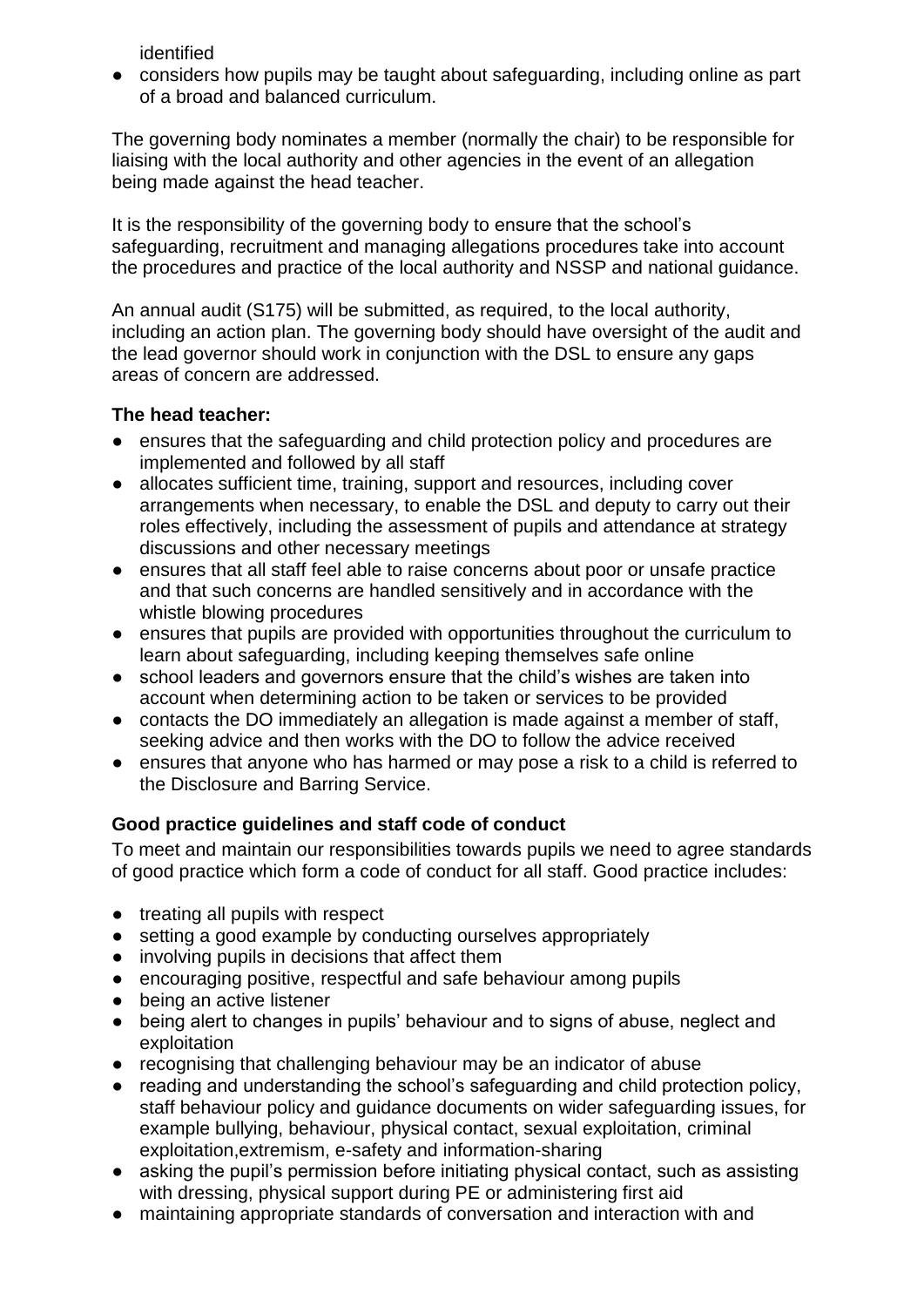between pupils and avoiding the use of sexualised or derogatory language

- being aware that the personal and family circumstances and lifestyles of some pupils lead to an increased risk of abuse
- applying the use of reasonable force only as a last resort and in compliance with school and NSSP procedures
- referring all concerns about a pupil's safety and welfare to the DSL, or, if necessary directly to police or children's social care
- following the school's rules with regard to relationships with pupils and communication with pupils, including on social media.

### **Abuse of position of trust**

All school staff are aware that inappropriate behaviour towards pupils is unacceptable and that their conduct towards pupils must be beyond reproach.

In addition, staff should understand that, under the Sexual Offences Act 2003, it is an offence for a person over the age of 18 to have a sexual relationship with a person under the age of 18, where that person is in a position of trust, even if the relationship is consensual. This means that any sexual activity between a member of the school staff and a pupil under 18 may be a criminal offence, even if that pupil is over the age of consent.

The school's Staff Code of Conduct sets out our expectations of staff and is signed by/available to all staff members.

### **Children who may be particularly vulnerable**

Some children may have an increased risk of abuse. It is important to understand that this increase in risk is due more to societal attitudes and assumptions or child protection procedures that fail to acknowledge children's diverse circumstances, rather than the individual child's personality, impairment or circumstances. Many factors can contribute to an increase in risk, including prejudice and discrimination, isolation, social exclusion, communication issues and a reluctance on the part of some adults to accept that abuse can occur.

To ensure that all of our pupils receive equal protection, we will give special consideration to children who are:

- displaying early signs of abuse and/or neglect
- experiencing anxiety or mental health problems
- looked after or returned home after a period of care
- disabled or have special educational needs
- young carers
- affected by parental substance misuse, domestic violence or parental mental health needs or misusing substances themselves
- asylum seekers
- living away from home or in temporary accommodation
- vulnerable to being bullied, or engaging in bullying
- live transient lifestyles
- living in chaotic and unsupportive home situations
- vulnerable to discrimination and maltreatment on the grounds of race, ethnicity, religion, disability or sexuality
- at risk of sexual exploitation
- do not have English as a first language
- at risk of female genital mutilation (FGM)
- at risk of forced marriage
- at risk of being drawn into extremism or being radicalised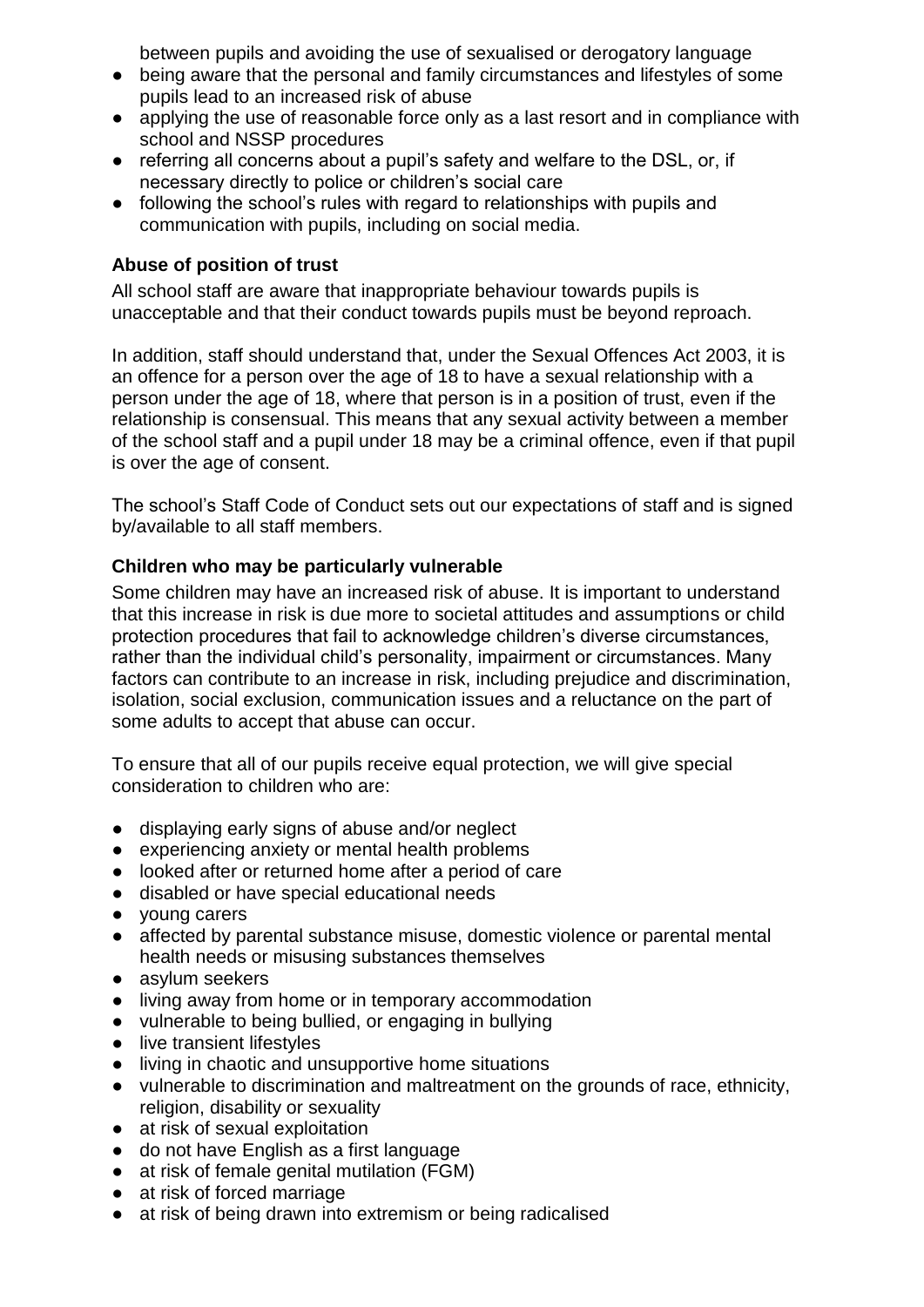- showing signs of being drawn in to anti-social or criminal behaviour, including gang involvement and association with organised crime groups
- frequently missing/goes missing from care or from home
- at risk of modern slavery, trafficking or exploitation (inc County Lines)
- privately fostered

### **This updated list provides examples of additionally vulnerable groups and is not exhaustive**.

### **Helping children to keep themselves safe**

We recognise that high self-esteem, confidence, supportive friends and good lines of communication with a trusted adult helps prevention. We will therefore raise awareness of child protection issues and equip children with the skills to keep them safe, this will include activities to improve their resilience. .Children are taught to recognise when they are at risk and how to get help when they need it. The school will therefore:

- establish and maintain an environment and positive ethos where children feel secure, supported and are encouraged to talk, and are listened to, can learn, develop and feel valued;
- ensure children know that there are adults in the school whom they can approach if they are worried or in difficulty;
- include in the curriculum, activities and opportunities for PSHE which equip children with the skills they need to stay safe from abuse, develop resilience and that they know to whom to turn for help

# **Support for those involved in a child protection issue**

Child abuse is devastating for the child and can also result in distress and anxiety for staff who become involved. We will support pupils, their families, and staff by:

- taking all suspicions and disclosures seriously
- responding sympathetically to any request from pupils or staff for time out to deal with distress or anxiety
- maintaining confidentiality and sharing information on a need-to-know basis only with relevant individuals and agencies
- storing records securely
- offering details of helplines, counselling or other avenues of external support
- where a member of staff is the subject of an allegation made by a pupil, ensure that lines of communication are maintained
- following the procedures laid down in our child protection, whistleblowing, complaints and disciplinary procedures
- cooperating fully with relevant statutory agencies
- providing access to supervision for those staff dealing with child protection issues

# **Complaints procedure**

Our complaints procedure will be followed where a pupil or parent raises a concern about poor practice towards a pupil that initially does not reach the threshold for child protection action. Complaints are managed by senior staff, the headteacher and governors. An explanation of the complaints procedure is available on the website and in the school office

Complaints from staff are dealt with under the school's complaints and disciplinary and grievance procedures.

Complaints which escalate into a child protection concern will automatically be managed under the school's child protection procedures.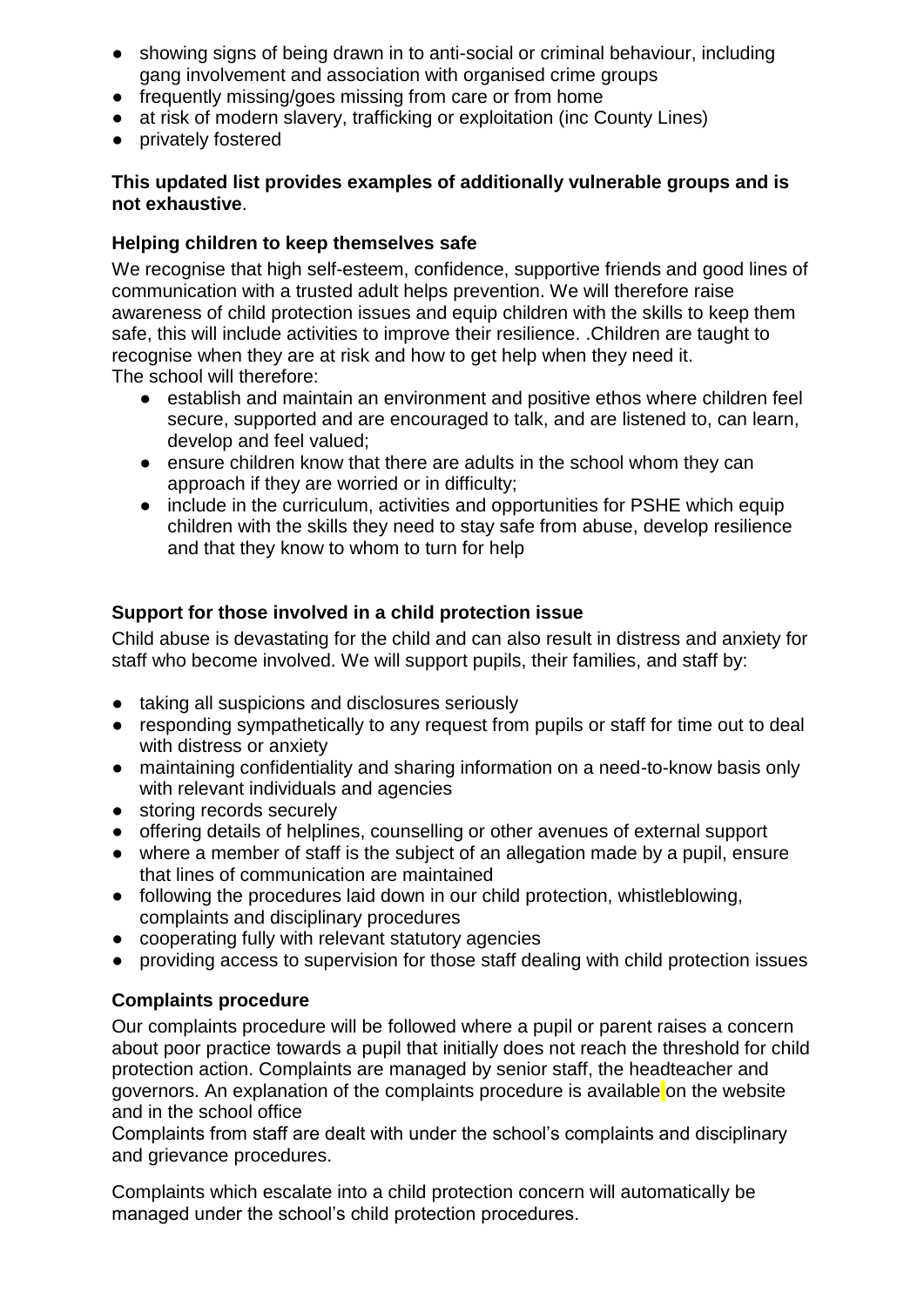### **Whistle blowing if you have concerns about a colleague**

Staff who are concerned about the conduct of a colleague, including supply staff towards a pupil are undoubtedly placed in a very difficult situation. They may worry that they have misunderstood the situation and they will wonder whether a report could jeopardise their colleague's career. All staff must remember that the welfare of the child is paramount. The school's whistleblowing code , available in the office ,enables staff to raise concerns or allegations, initially in confidence and for a sensitive enquiry to take place.

All concerns of poor practice or possible child abuse by colleagues should be reported to the head teacher. Complaints about the head teacher/principal should be reported to the chair of governors/

Staff may also report their concerns directly to children's social care or the police if they believe direct reporting is necessary to secure immediate actions

### **Allegations against staff**

When an allegation is made against a member of staff, including supply staff, governors, volunteers and agency staff, set procedures must be followed. It is rare for a child to make an entirely false or malicious allegation, although misunderstandings and misinterpretations of events do happen.

A child may also make an allegation against an innocent party because they are too afraid to name the real perpetrator. Even so, we must accept that some professionals do pose a serious risk to pupils and we must act on every allegation.

Staff who are the subject of an allegation have the right to have their case dealt with fairly, quickly and consistently and to be kept informed of its progress. Suspension is not the default option and alternatives to suspension will always be considered. In some cases, staff may be suspended where this is deemed to be the best way to ensure that children are protected. In the event of suspension, the school will provide support and a named contact for the member of staff.

The school allegation procedure will be usedin respect of all cases in which it is alleged that a teacher or member of staff (including volunteers) in a school or college that provides education for children under 18 years of age has:

- behaved in a way that has harmed a child, or may have harmed a child;
- possibly committed a criminal offence against or related to a child;

 • behaved towards a child or children in a way that indicates he or she may pose a risk of harm to children

The full procedures for dealing with allegations against staff can be found in *Keeping Children Safe in Education (DfE, 2020)* and in the school's Managing Allegations Policy and Procedures.

Staff, parents and governors are reminded that publication of material that may lead to the identification of a teacher who is the subject of an allegation is prohibited by law. Publication includes verbal conversations or writing, including content placed on social media sites.

Allegations concerning staff who no longer work at the school, or historical allegations will be reported to the police.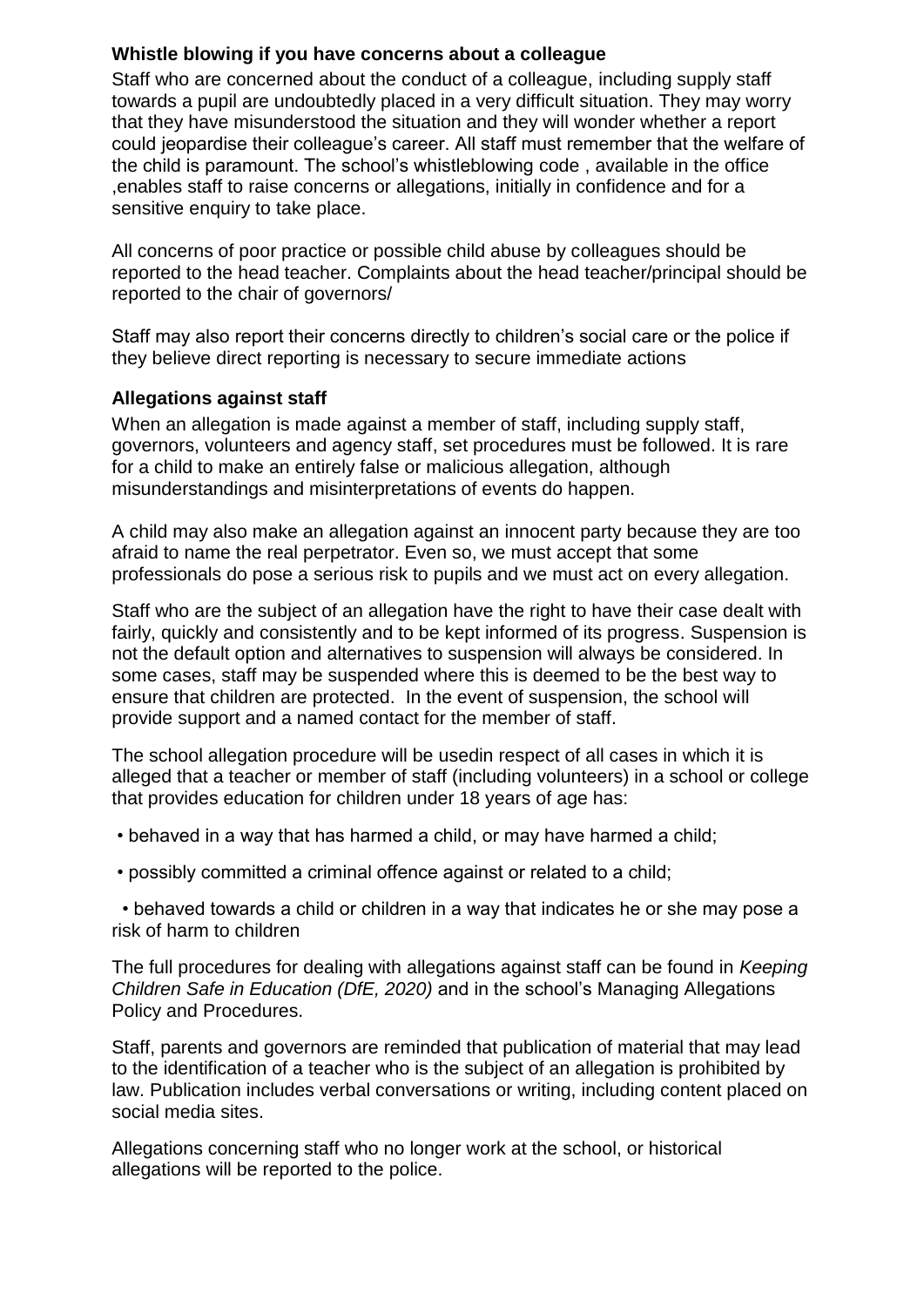### **Staff training**

It is important that all staff receive training to enable them to recognise the possible signs of abuse, neglect and exploitation and to know what to do if they have a concern.

New staff and governors will receive a mandatory briefing during their induction, which includes the school's child protection and safeguarding policy, behaviour policy, staff behaviour policy, reporting and recording arrangements, and details for the DSL.

All staff, including the head teacher (unless the head teacher is the DSL) and governors will receive training that is regularly updated. The NSSP recommends staff receive annual updates and a detailed programme (either online or face to face) at least every three years.

The DSL (and deputies) will receive annual safeguarding training, with subjects to reflect local and national priorities and including a refresher session on their roles and responsibilities every two years.

All staff sign to confirm they have received a copy of the child protection and safeguarding policy and staff code of conduct and have read Keeping Children Safe in Education (Part 1)

Supply staff and other visiting staff will be given the school's **Visiting Staff Leaflet which contains a summary of the school's Child Protection and Safeguarding Policy, and** which will be made available to them on their arrival

### **Safer recruitment**

Our school endeavours to ensure that we do our utmost to employ safe staff by following the guidance in Keeping Children Safe in Education (2020) and the school's Staff Recruitment procedures (available in the school office)

At least one member of each recruitment panel will have attended safer recruitment training.

The school obtains written confirmation from supply agencies or third party organisations that agency staff or other individuals who may work in the school have been appropriately checked. The school advises all agencies of their procedures for dealing with allegations, ensuring agencies are fully aware of the guidance set out in Keeping Children Safe in Education (2020) in relation to the school having a lead role in the management of any allegations, working with the LADO.

Trainee teachers will be checked either by the school or by the training provider, from whom written confirmation will be obtained.

The school maintains a single central record of recruitment checks undertaken.

# **Regulated Activity**

Schools are 'specified places' which means that the majority of staff and volunteers will be engaged in regulated activity. A fuller explanation of regulated activity can be found in Keeping Children Safe in Education (2020) part three.

# **Volunteers**

Volunteers, including governors will undergo checks commensurate with their work in the school and contact with pupils. Under no circumstances will a volunteer who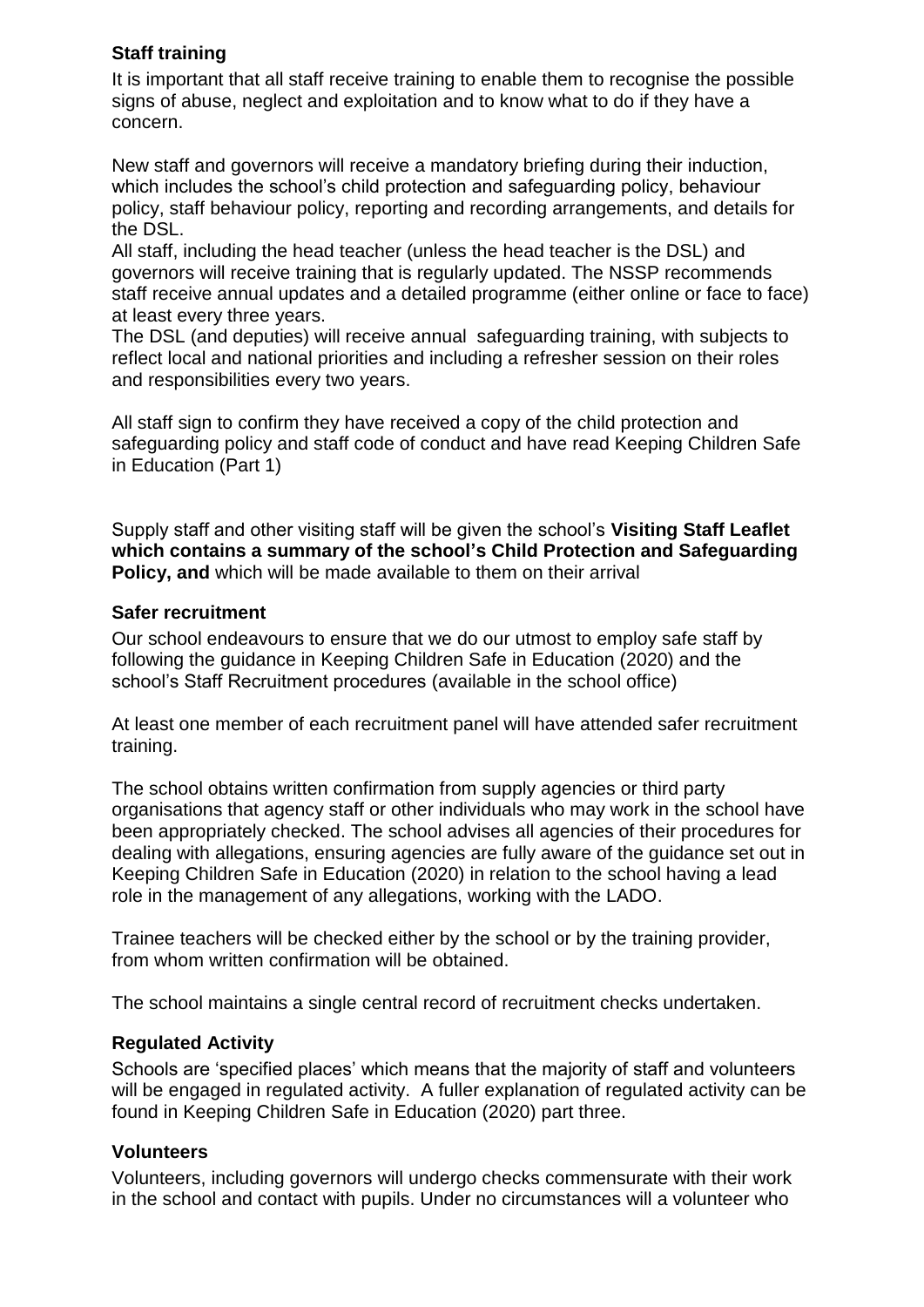has not been appropriately checked be left unsupervised or be allowed to engage in regulated activity.

### **Supervised volunteers**

Volunteers who work only in a supervised capacity and are not in regulated activity will undergo the safe recruitment checks appropriate to their role, in accordance with the school's risk assessment process and statutory guidance.

### **Contractors**

The school checks the identity of all contractors working on site and requests DBS checks and barred list checks where required by statutory guidance. Contractors who have not undergone checks will not be allowed to work unsupervised or engage in regulated activity.

### **Site security**

Visitors to the school, including contractors, are asked to sign in and are given a badge, which confirms they have permission to be on site. Parents who are simply delivering or collecting their children do not need to sign in. All visitors are expected to observe the school's safeguarding and health and safety regulations to ensure children in school are kept safe. The head teacher will exercise professional judgement in determining whether any visitors should be escorted or supervised while on site.

### **Extended school and off-site arrangements**

All extended and off site activities are subject to a risk assessment to satisfy health and safety and safeguarding requirements. Where extended school activities are provided by and managed by the school, our own child protection and safeguarding policy and procedures apply. If other organisations provide services or activities on our site we will check that they have appropriate procedures in place, including safer recruitment procedures.

When our pupils attend off-site activities, including day and residential visits and work related activities, we will check that effective child protection arrangements are in place.

# **Photography and images**

The vast majority of people who take or view photographs or videos of children do so for entirely innocent and legitimate reasons. Sadly, some people abuse children through taking or distributing images, so we must ensure that we have some safeguards in place.

To protect pupils we will:

- seek parental consent for photographs to be taken or published (for example, on our website or in newspapers or publications)
- use only the pupil's first name with an image
- ensure pupils are appropriately dressed
- encourage pupils to tell us if they are worried about any photographs that are taken of them.

# **E-Safety**

Our pupils increasingly use electronic equipment on a daily basis to access the internet and share content and images via social networking sites including Facebook, Twitter, MSN, Tumblr, Snapchat and Instagram.

Unfortunately some adults and young people will use these technologies to harm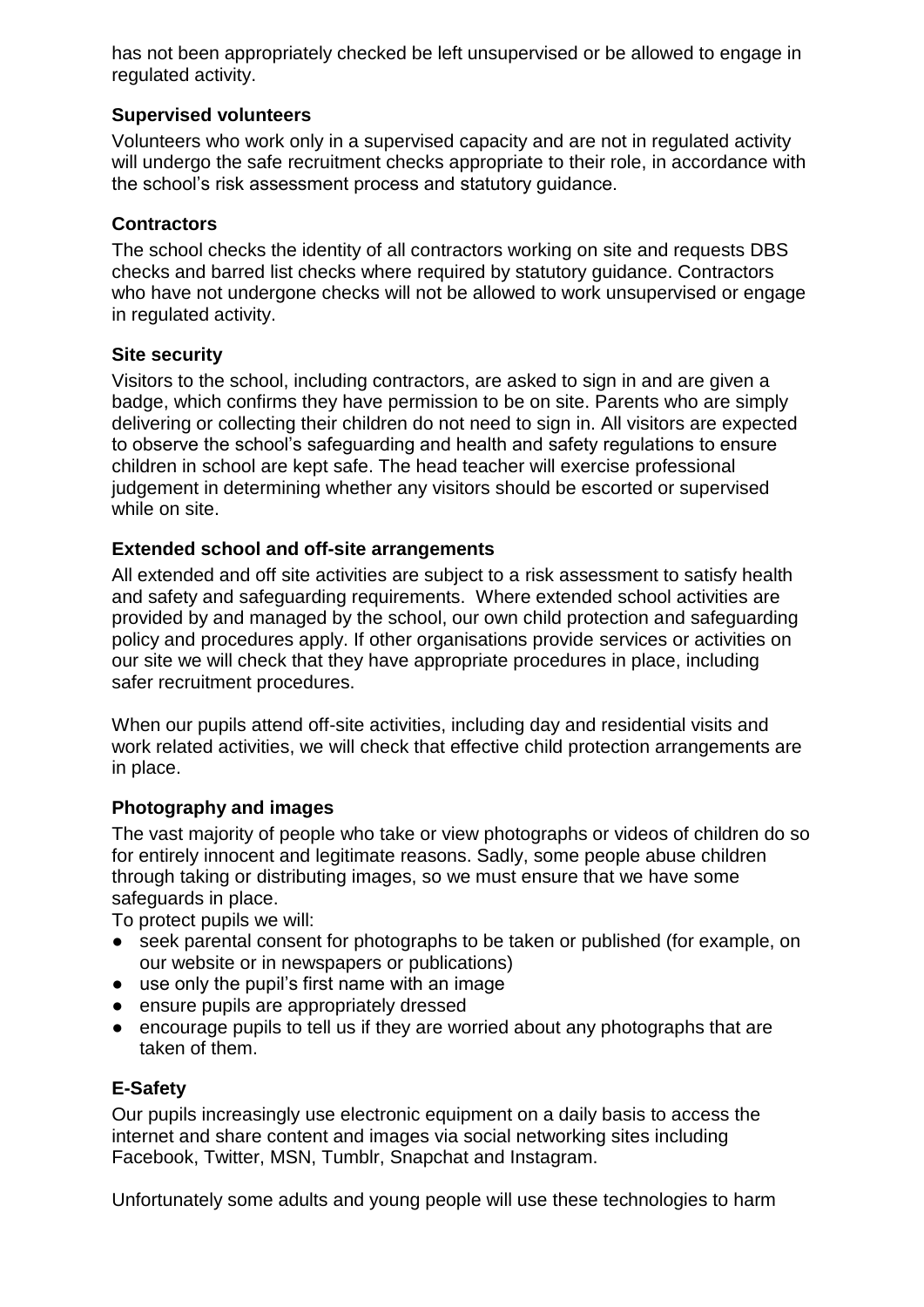children. The harm might range from sending hurtful or abusive texts and emails, to grooming and enticing children to engage in sexually harmful conversations, webcam photography or face-to-face meetings.

Pupils may also be distressed or harmed by accessing inappropriate websites that promote unhealthy lifestyles, extremist behaviour and criminal activity.

The school's **e-safety policy, available from the school office or online** explains how we try to keep pupils safe in school and whilst they are accessing on-line learning whilst out of school and protect and educate pupils in the safe use of technology. Cyberbullying and sexting by pupils will be treated as seriously as any other type of bullying and will be managed through our anti-bullying procedures. Serious incidents may be managed in line with our child protection procedures.

All children, parents and staff read and sign an acceptable use policy annually and these are kept in school centrally in individual pupil files. All staff receive e-safety training and regular updates. The school's e-safety coordinator is Jo Trotter

The school considers e-safety as a priority and included in this is how we manage pupils' use of their own electronic devices on the school site, and in particular mobile phones. When pupils use the school's network to access the internet, they are protected from inappropriate content by our filtering and monitoring systems. However, many pupils are able to access the internet using their own data plan. To minimise inappropriate use, we as a school only allow Y 6 children to bring a phone to school and these are then kept in the school office during the day

#### **Staff/pupil relationships**

The school provides advice to staff regarding their personal online activity and has strict rules regarding online contact and electronic communication with pupils. Staff found to be in breach of these rules may be subject to disciplinary action or child protection investigation. This guidance is found in the E-safety policy.

#### **Child protection procedures**

#### **Recognising abuse**

To ensure that our pupils are protected from harm, we need to understand what types of behaviour constitute abuse and neglect.

Abuse may be committed by adult men or women and by other children and young people.

The four types of abuse are physical, sexual, emotional and neglect

**Details of the definitions of the 4 types of abuse are included as Appendix A Appendix A also includes definitions of the specific categories and details on specific forms of abuse eg sexual exploitation, criminal exploitation and where there is evidence of increased vulnerability. All school staff need to understand the need to be particularly vigilant, taking advice from the DSL if they believe they identify a child who may need extra support or referred to an external agency** 

#### **Impact of abuse**

The impact of child abuse, neglect and exploitation should not be underestimated. Many children do recover well and go on to lead healthy, happy and productive lives, although most adult survivors agree that the emotional scars remain, however well buried. For some children, full recovery is beyond their reach, and the rest of their childhood and their adulthood may be characterised by anxiety or depression, self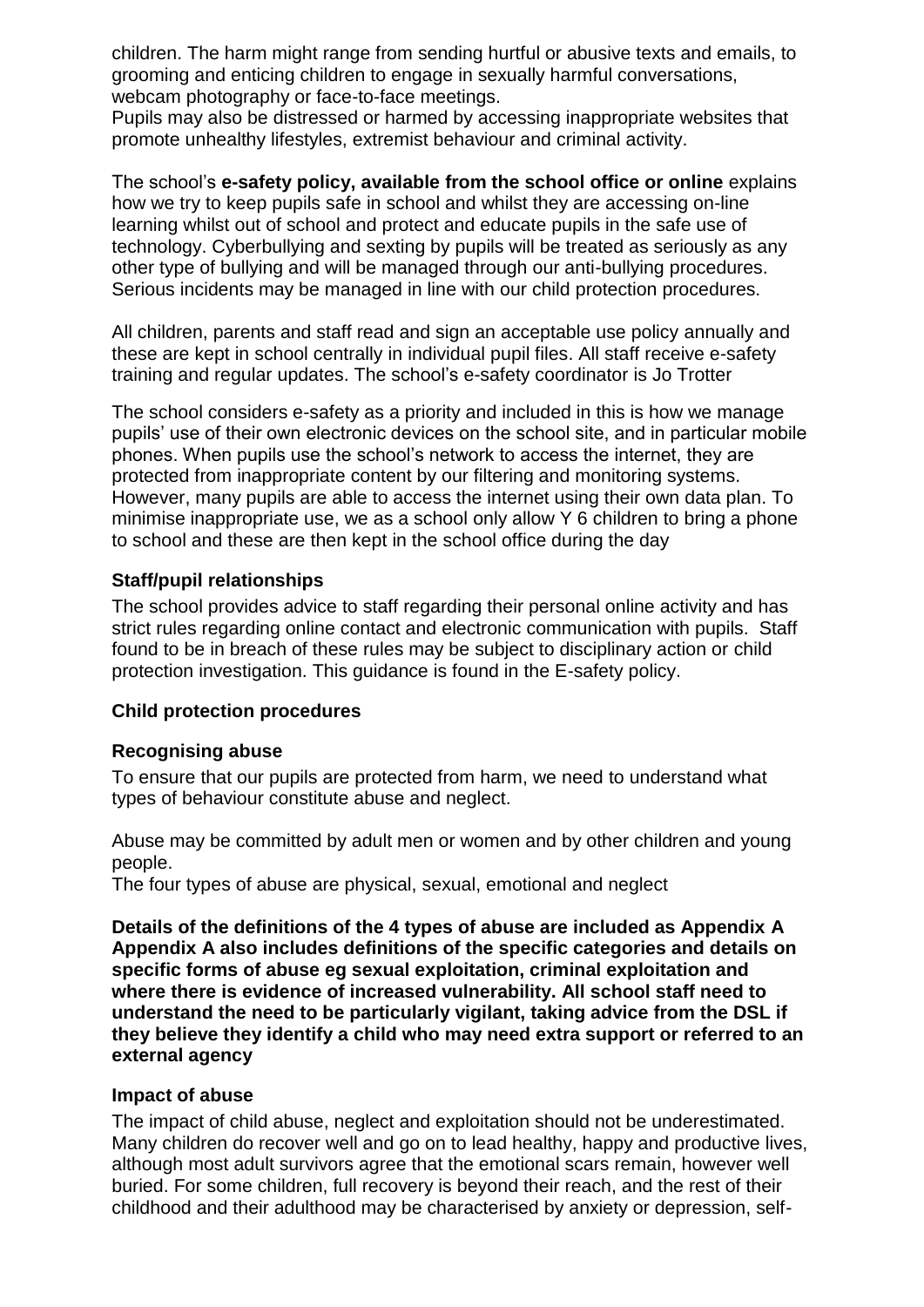harm, eating disorders, alcohol and substance misuse, unequal and destructive relationships and long-term medical or psychiatric difficulties.

Safeguarding incidents and/or behaviours can be associated with factors outside the school or college and/or can occur between children outside the school or college. All staff, but especially the designated safeguarding lead (and deputies) will consider the context within which such incidents and/or behaviours occur. Children's social care assessments will consider such factors so it is important that schools and colleges provide as much information as possible as part of the referral process. This will allow any assessment to consider all the available evidence and the full context of any abuse.

### **Taking action**

### **Any child, in any family in any school could become a victim of abuse. Staff should always maintain an attitude of "it could happen here".**

Key points for staff to remember for taking action are:

- in an emergency take the action necessary to help the child, if necessary call 999
- report your concern as soon as possible to the DSL, definitely by the end of the day
- do not start your own investigation
- share information on a need-to-know basis only do not discuss the issue with colleagues, friends or family
- complete a written record (pink form)
- seek support for yourself if you are distressed.

#### **If you are concerned about a pupil's welfare**

There will be occasions when staff may suspect that a pupil may be at risk, but have no 'real' evidence. The pupil's behaviour may have changed or their patterns of attendance may have altered. In these circumstances, staff will try to give the pupil the opportunity to talk. The signs they have noticed may be due to a variety of factors, for example, a parent has moved out, a pet has died, a grandparent is very ill or an accident has occurred. It is fine for staff to ask the pupil if they are OK or if they can help in any way.

Staff should use the **concern form** to record these early concerns. If the pupil does begin to reveal that they are being harmed, staff should follow the advice below. Following an initial conversation with the pupil, if the member of staff remains concerned, they should discuss their concerns with the DSL.

Concerns which do not meet the threshold for child protection intervention will be managed through the Early Help process

[http://www.northumberland.gov.uk/Children/Family/Support.aspx#earlyhelpassessm](http://www.northumberland.gov.uk/Children/Family/Support.aspx#earlyhelpassessmentforms) [entforms](http://www.northumberland.gov.uk/Children/Family/Support.aspx#earlyhelpassessmentforms)

#### **If a pupil discloses to you**

It takes a lot of courage for a child to disclose that they are being abused. They may feel ashamed, particularly if the abuse is sexual; their abuser may have threatened what will happen if they tell; they may have lost all trust in adults; or they may believe, or have been told, that the abuse is their own fault. Sometimes they may not be aware that what is happening is abusive.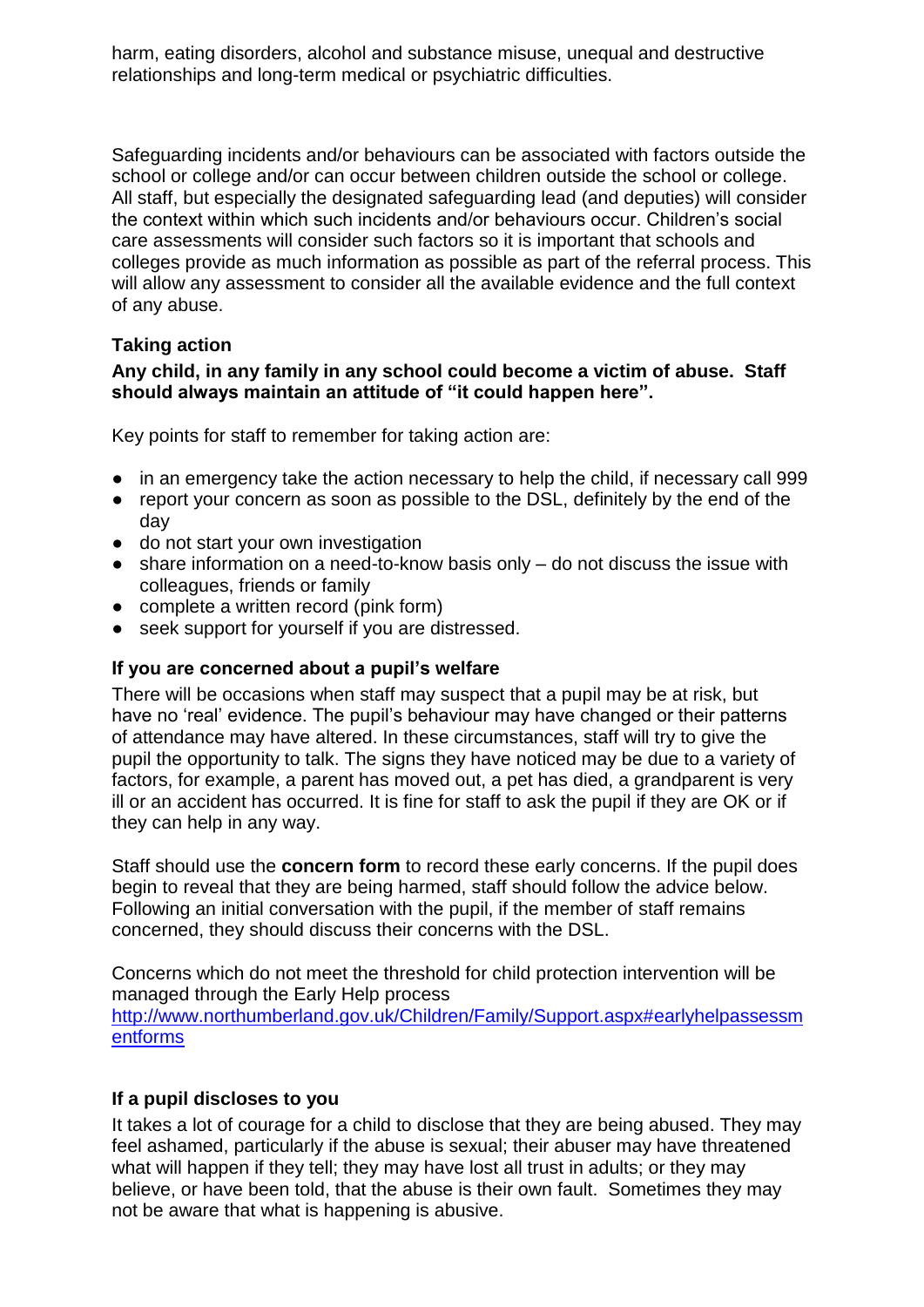If a pupil talks to a member of staff about any risks to their safety or wellbeing, **the staff member will need to let the pupil know that they must pass the information on** – staff are not allowed to keep secrets. The point at which they tell the pupil this is a matter for professional judgement. If they jump in immediately the pupil may think that they do not want to listen, if left until the very end of the conversation, the pupil may feel that they have been misled into revealing more than they would have otherwise.

During their conversations with the pupils staff will:

- allow them to speak freely
- $\bullet$  remain calm and not overreact the pupil may stop talking if they feel they are upsetting their listener
- give reassuring nods or words of comfort 'I'm so sorry this has happened', 'I want to help', 'This isn't your fault', 'You are doing the right thing in talking to me'
- not be afraid of silences staff must remember how hard this must be for the pupil
- **under no circumstances** ask investigative questions such as how many times this has happened, whether it happens to siblings too, or what does the pupil's mother think about all this
- at an appropriate time tell the pupil that in order to help them, the member of staff must pass the information on and explain to whom and why
- not automatically offer any physical touch as comfort. It may be anything but comforting to a child who has been abused
- avoid admonishing the child for not disclosing earlier. Saying things such as 'I do wish you had told me about this when it started' or 'I can't believe what I'm hearing' may be the staff member's way of being supportive but may be interpreted by the child to mean that they have done something wrong
- tell the pupil what will happen next. The pupil may agree to go to see the designated senior person. Otherwise let them know that someone will come to see them before the end of the day.
- report verbally to the DSL even if the child has promised to do it by themselves
- write up their conversation as soon as possible on the **record of concern form** and hand it to the designated person
- seek support if they feel distressed.

# **Notifying parents**

The school will normally seek to discuss any concerns about a pupil with their parents. This must be handled sensitively and the DSL will make contact with the parent in the event of a concern, suspicion or disclosure.

However, if the school believes that notifying parents could increase the risk to the child or exacerbate the problem, advice will first be sought from children's social care.

# **Referral to children's social care**

- **The DSL will make a referral to children's social care** if it is believed that a pupil **is suffering or is at risk of suffering significant harm.**
- The pupil (subject to their age and understanding) and the parents will be told that a referral is being made, unless to do so would increase the risk to the child.
- Any member of staff may make a direct referral to children's social care if they genuinely believe independent action is necessary to protect a child.
- The DSL should keep relevant staff informed about actions taken, they do not need to share all information but staff must be confident their concerns have been actioned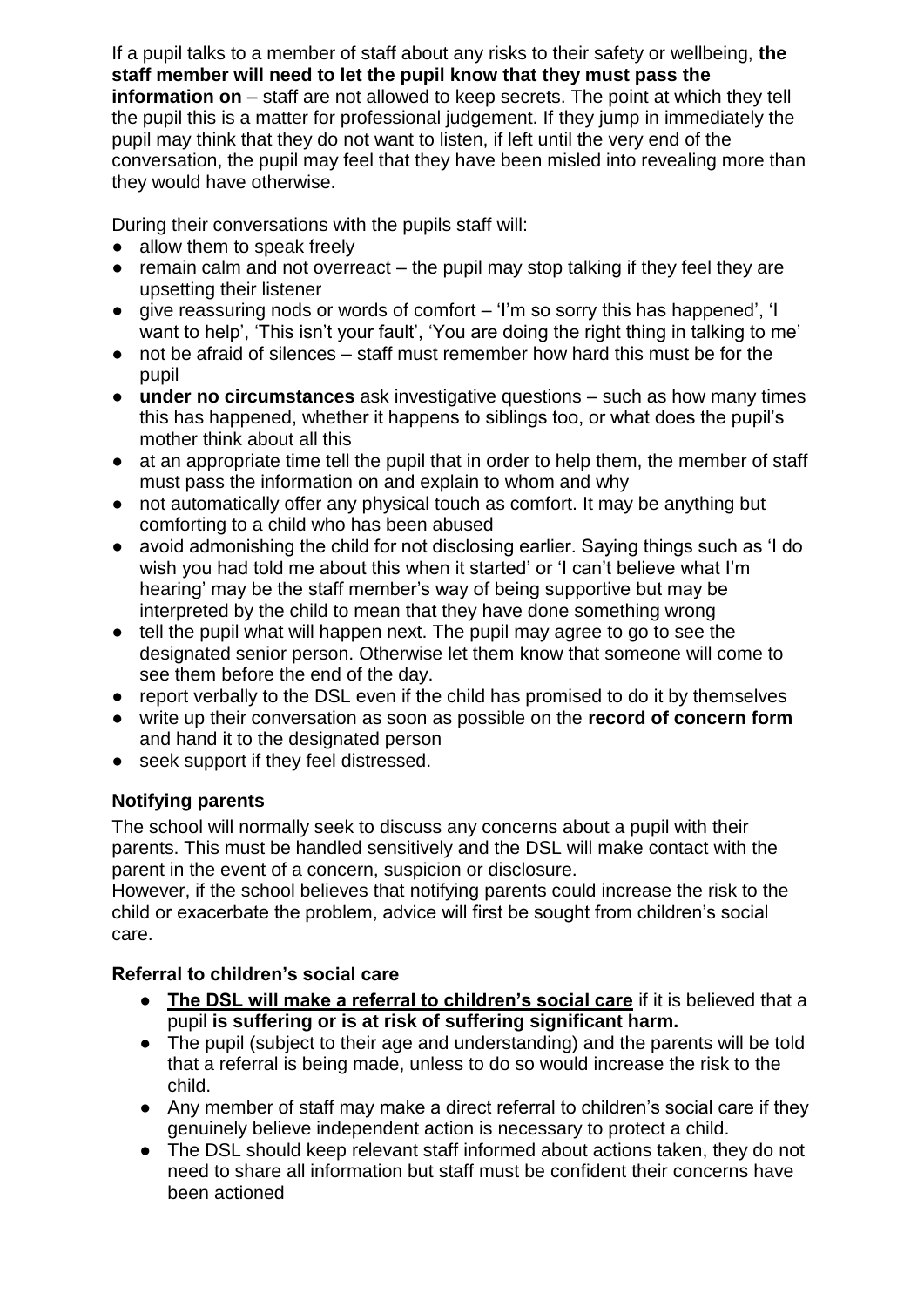# **Confidentiality and sharing information**

All staff will understand that child protection issues warrant a high level of confidentiality, not only out of respect for the pupil and staff involved but also to ensure that information being released into the public domain does not compromise evidence.

Staff should only discuss concerns with the designated senior person, head teacher or chair of governors (depending on who is the subject of the concern). That person will then decide who else needs to have the information and they will disseminate it on a 'need-to-know' basis.

However, following a number of cases where senior leaders in school had failed to act upon concerns raised by staff, *Keeping Children Safe in Education (2020)* emphasises that **any** member of staff can contact children's social care if they are concerned about a child.

Child protection information will be stored and handled in line with the Data Protection Act 1998 and GDPR Information sharing is guided by the following principles. The information is:

- necessary and proportionate
- relevant
- adequate
- accurate
- timely
- secure

Information sharing decisions will be recorded, whether or not the decision is taken to share.

Record of concern forms and other written information will be stored in a locked facility in the Headteacher's office and any electronic information will be password protected and only made available to relevant individuals.

Every effort will be made to prevent unauthorised access, and sensitive information should not routinely be stored on laptop computers, which, by the nature of their portability, could be lost or stolen. Child protection information, including Operation Encompass and Operation Endeavour notifications will be stored separately from the pupil's school file and the school file will be 'tagged' to indicate that separate information is held.

The DSL will normally obtain consent from the pupil and/or parents to share sensitive information within the school or with outside agencies. Where there is good reason to do so, the DSL may share information *without* consent, and will record the reason for not obtaining consent.

Child protection records are normally exempt from the disclosure provisions of the Data Protection Act, which means that children and parents do not have an automatic right to see them. If any member of staff receives a request from a pupil or parent to see child protection records, they will refer the request to the head teacher or DSL

The Data Protection Act and GDPR do not prevent the sharing of information for the purposes of keeping a child safes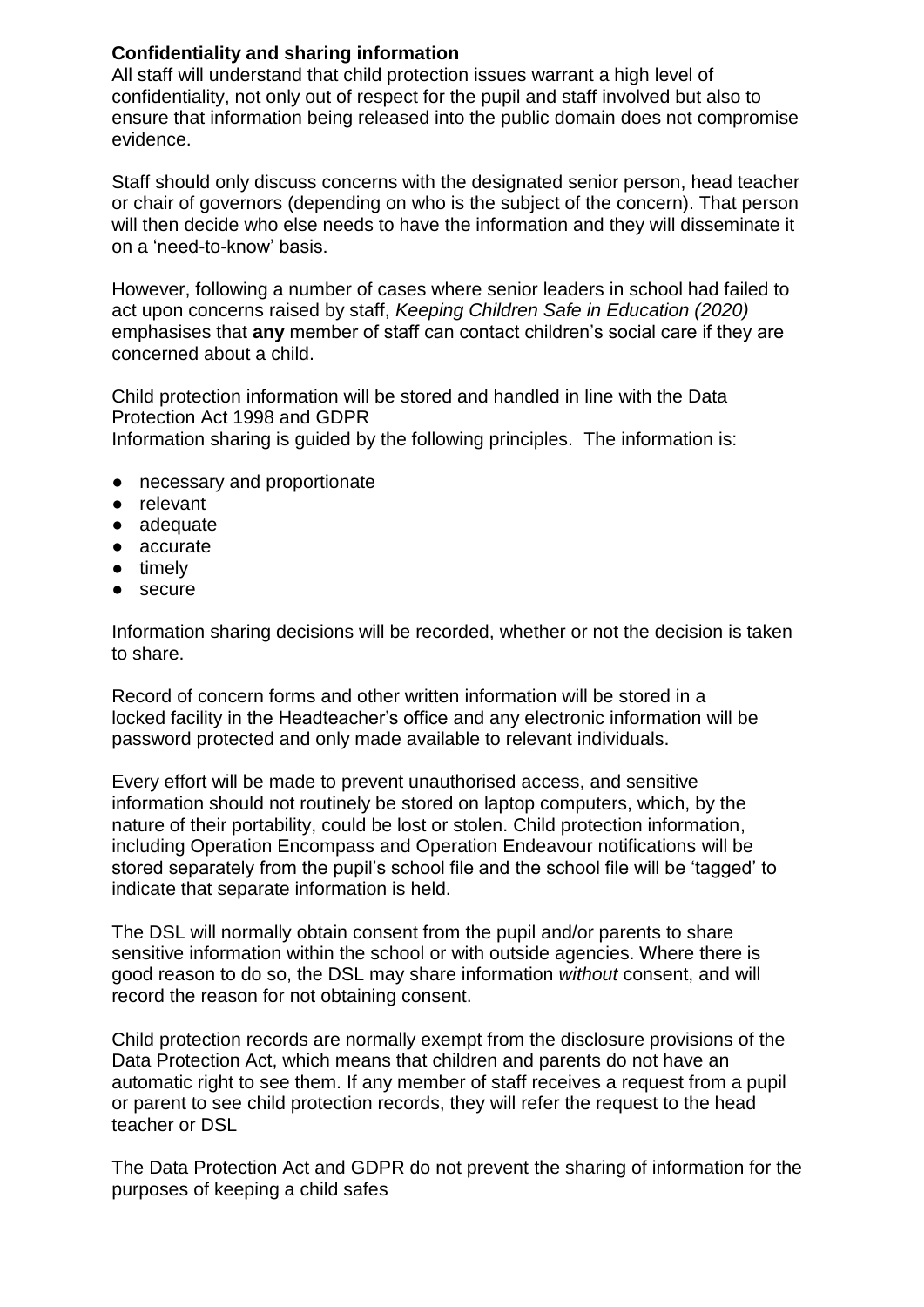The school's confidentiality and data protection confidentiality policies are available to parents and pupils on request from the school office.

#### **The child's wishes.**

Where there is a safeguarding concern, governing bodies, proprietors and school or college leaders should ensure the child's wishes and feelings are taken into account when determining what action to take and what services to provide. Systems should be in place for children to express their views and give feedback. Ultimately, all systems and processes should operate with the best interests of the child at their heart.

# **Reporting directly to child protection agencies**

Staff should follow the reporting procedures outlined in this policy. However, they may also share information directly with children's social care, police or the NSPCC if:

- the situation is an emergency and the designated senior person, their deputy, the head teacher and the chair of governors are all unavailable
- they are convinced that a direct report is the only way to ensure the pupil's safety
- for any other reason they make a judgement that direct referral is in the best interests of the child.

# **Work Experience**

The school has detailed procedures to safeguard pupils undertaking work experience, including arrangements for checking people who provide placements and supervise pupils on work experience which are in accordance with the guidance in *Keeping Children Safe in Education (2020)* 

# **Children staying with host families**

The school may make arrangements for pupils to stay with a host family during a foreign exchange trip or sports tour. In such circumstances the school follows the guidance in *Keeping Children Safe in Education (2020)*, to ensure that hosting arrangements are as safe as possible.

Some overseas pupils may reside with host families during school terms and we will work with the local authority to check that such arrangements are safe and suitable